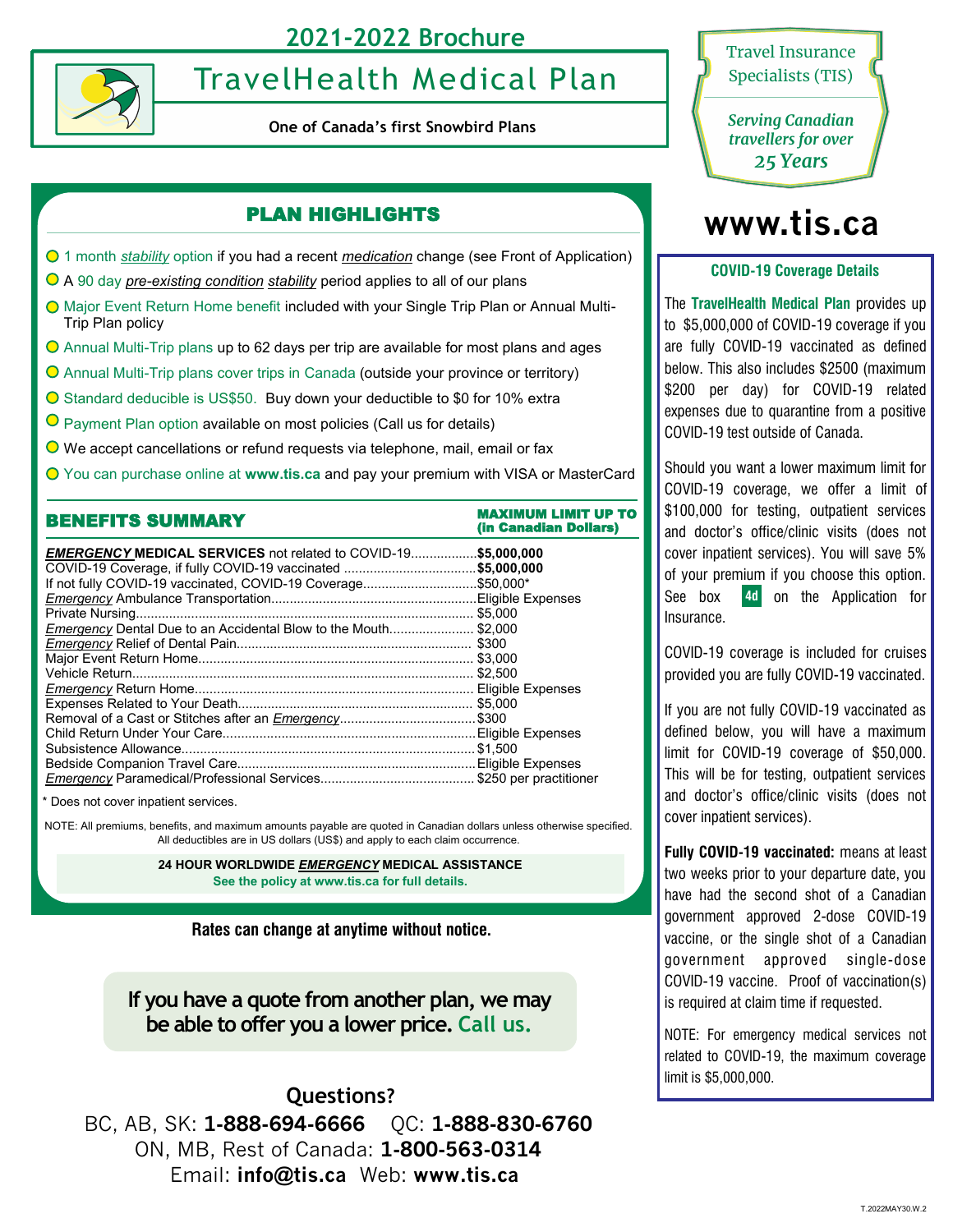# **2021-2022 Brochure**

**for Plan Categories**

**PAGE 2 If you are eligible for this insurance, as per the Eligibility Requirements on the Back of the Application for Insurance, you must choose the correct plan based on your answers to the Medical Requirements for Plan Categories as shown below. If you are waiting for a test to confirm or rule out a condition, you must answer "YES" to that condition or the insurance may be void. If you are unsure of your medical history or conditions, check with your physician.**

**Medical Requirements**  Terms that are *italicized* and underlined have specific meanings and are defined on page 3 of this Brochure in "**Definitions**". Please be sure to refer to them while reviewing these medical questions.

When answering the Medical Requirements below, you must be complete and accurate. If any of your answers are found to be incorrect or incomplete, your coverage may be void. It is your responsibility to read and understand these Medical Requirements in full. **Start with Plan 5 and work downward. Follow the important instructions after the Medical Requirements for each plan.**

Plan 5 **- If you answer YES to 2 or more of any of the conditions or statements 1.(i) to 1.(iv), 2., or 3. below, you qualify for Plan 5.**  Plan 4 **- If you answer YES to 1 of any of the conditions or statements 1.(i) to 1.(iv), 2., or 3. below, you qualify for Plan 4.**

**1. Have you ever received** *treatment* **for, been prescribed or taken** *medication* **for, or had a diagnosis of:**

- (i) *heart condition*;
- (ii) Cerebral Vascular Accident (CVA, stroke);
- (iii) Peripheral Vascular Disease [PVD] (excluding varicose veins and venous stasis); or
- (iv) carotid artery stenosis of 50% or more [narrowing, blockage or clogging of any blood vessel(s) in the neck].
- **2. Have you, in the past 12 months, been a resident in a long-term care facility or in an assisted living facility where you were helped with any of the activities of daily living (bathing, eating, using a toilet, taking** *medication* **or getting into or out of a chair or bed).**
- **3. Have you had your most recent coronary artery by-pass, coronary angioplasty or stent insertion over 15 years and up to 20 years prior to your departure date.**

If you qualify for **Plan 5** or **Plan 4** based on the above, follow the instruction in **NOTE** at the bottom of this page. Otherwise continue to work downward.

Plan 4 **- If you answer YES to 2 or more of any of the conditions or statements 1.(i) to 1.(viii), 2., 3. or 4. below, you qualify for Plan 4.** Plan 3 **- If you answer YES to 1 of any of the conditions or statements 1.(i) to 1.(viii), 2., 3. or 4. below, you qualify for Plan 3.**

## **1. In the 12 months prior to your departure date, have you received** *treatment* **for, been prescribed or taken** *medication* **for, or had a diagnosis of:**

- (i) leukemia, cancer requiring surgery (includes a positive biopsy), chemotherapy, radiation and/or laser therapy (excludes basal cell carcinoma, hormone replacement therapy (such as Tamoxifen), removal of skin lesions or squamous cell carcinoma);
- (ii) Stage IV Kidney (renal) Failure;
- (iii) a *liver condition*;
- (iv) dementia (includes Alzheimer's disease);
- (v) diabetes requiring insulin (or any other injectable *medication* required to control diabetes);
- (vi) blood clot(s) (do not count the use of a blood thinner for up to 60 days for preventative purposes following hip or knee surgery);
- (vii) Transient Ischemic Attack (TIA, mini-stroke); or
- (viii)*lung condition*.
- **2. In the 12 months prior to your departure date, have you received** *treatment* **for, been prescribed or taken** *medication* **for or had a diagnosis of Parkinson's Disease, Muscular Dystrophy, Cerebral Palsy, Myasthenia Gravis or Multiple Sclerosis.**
- **3. In the 12 months prior to your departure date, have you been prescribed or taken Prednisone (includes equivalent steroid** *medication***) in pill form for a** *lung condition* **for more than 21 consecutive days.**
- **4. In the 12 months prior to your departure date, have you been prescribed or taken, Lasix (Novo-Semide/Furosemide) for any reason for more than 21 consecutive days.**

If you qualify for **Plan 4** or **Plan 3** based on the above, follow the instruction in **NOTE** at the bottom of this page. Otherwise continue to work downward.

Plan 3 **– If you answer YES to 2 or more of any of the conditions or statements in 1.(i) to 1.(v), 2. or 3. below, you qualify for Plan 3.**

Plan 2 **– If you answer YES to 1 of any of the conditions or statements in 1.(i) to 1.(v), 2. or 3. below, you qualify for Plan 2.**

**1. In the 12 months prior to your departure date, have you received** *treatment* **for, been prescribed or taken** *medication* **for, or had a diagnosis of:** 

- (i) diabetes requiring oral *medication*;
- (ii) bowel condition or gastrointestinal bleed;
- (iii) 2 or more episodes of a Urinary Tract Infection (UTI);
- (iv) kidney stone(s) [unless the stone(s) are no longer present]; or
- (v) gallstone(s) [unless the gallstone(s) have been removed] or pancreatitis.

**2. In the 12 months prior to your departure date, have you been prescribed or taken 3 or more** *medications* **that modify your blood pressure.**

**3. Was your last** *complete medical examination* **more than 24 months prior to your departure date.**

If you qualify for **Plan 3** or **Plan 2** based on the above, follow the instruction in **NOTE** at the bottom of this page. Otherwise continue to work downward.

Plan 1 **– If you are eligible for this insurance, but do not qualify for Plan 2, Plan 3, Plan 4 or Plan 5, you qualify for Plan 1.** See **NOTE** below.

**NOTE: Proceed to the Front of the Application for Insurance and complete the Travel and Premium Details sections.**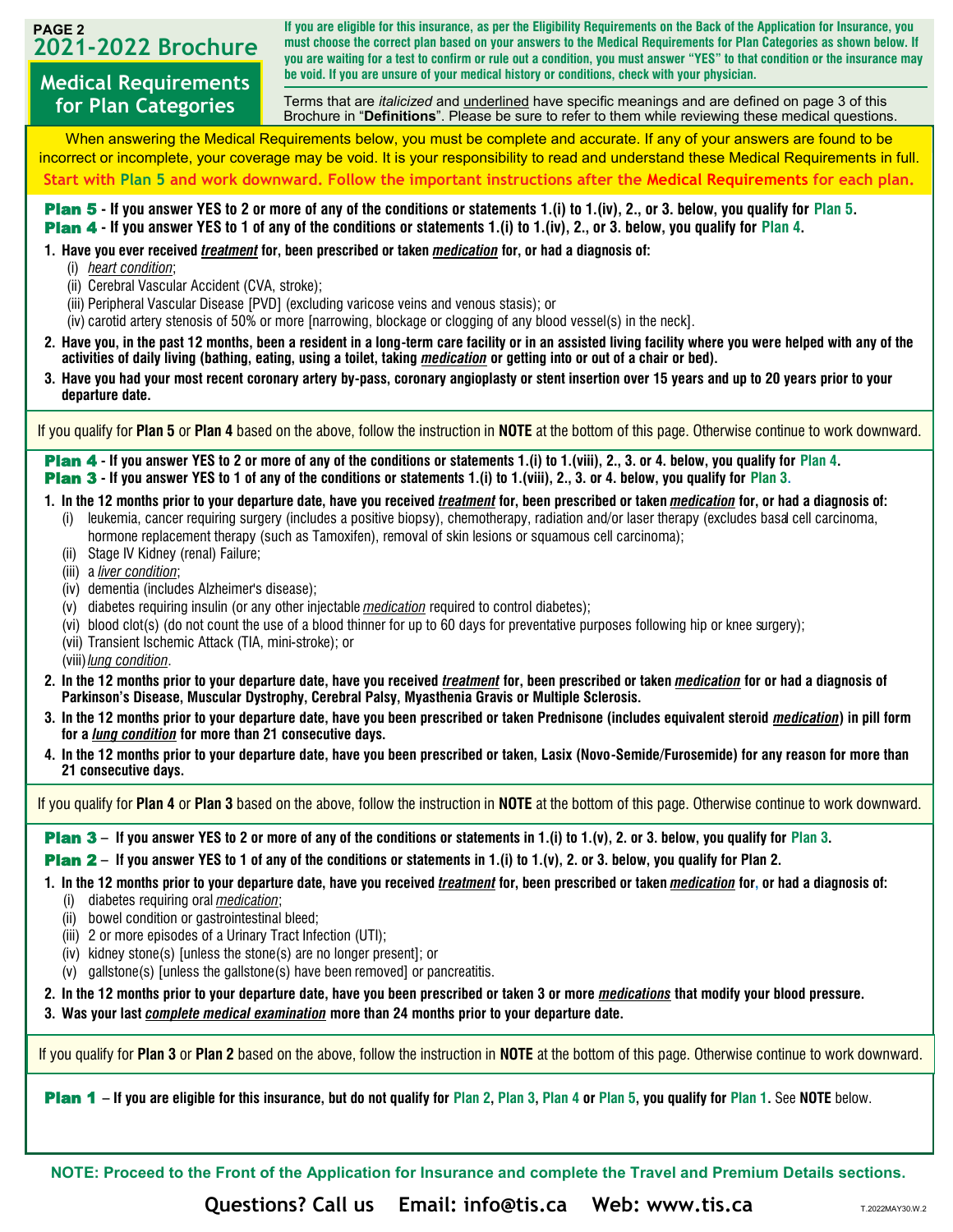## **2021-2022 Brochure** TravelHealth Medical Plan **PAGE 3**

**Questions? Call us** BC, AB, SK: **1-888-694-6666** QC: **1-888-830-6760** ON, MB, Rest of Canada: **1-800-563-0314** 

**NOTE: The TravelHealth Medical Plan covers eligible expenses for** *treatment* **required only as a result of a medical** *emergency* **and has other terms, conditions, limitations and exclusions which may affect your coverage. For a full description, see the TravelHealth Medical Plan policy. The policy maximum is \$5,000,000 per person per claim.** 

|    | <b>Instructions</b>                                                                    | <b>Each Applicant</b> must follow these instructions when completing their Application.                                                                                                                                                             |                                                                                                                                                                                                                                                                                        |                                                                                                                                                                         |                                           |                                                                                                                                                                                                                                                                                                                        |  |  |  |
|----|----------------------------------------------------------------------------------------|-----------------------------------------------------------------------------------------------------------------------------------------------------------------------------------------------------------------------------------------------------|----------------------------------------------------------------------------------------------------------------------------------------------------------------------------------------------------------------------------------------------------------------------------------------|-------------------------------------------------------------------------------------------------------------------------------------------------------------------------|-------------------------------------------|------------------------------------------------------------------------------------------------------------------------------------------------------------------------------------------------------------------------------------------------------------------------------------------------------------------------|--|--|--|
|    | Continue only if you are eligible for this insurance.<br>2.<br>Insurance.              | Read Eligibility Requirements on the Back of the Application for Insurance.<br>Complete the <b>Applicant Information</b> section on the Front of the Application for                                                                                |                                                                                                                                                                                                                                                                                        |                                                                                                                                                                         |                                           | Application for Insurance including 4. ADJUSTMENTS. Choose your<br>deductible, based on the table $-$ Deductibles (US\$) on page 4 of this<br>Brochure. Transfer the appropriate percentage to <b>Adjustment 4a</b> . Enter the<br>premium amount in the appropriate boxes for all other <b>Adjustments</b> (4a to 4e) |  |  |  |
|    | 3.<br>Insurance.                                                                       | Complete the Travel Details section on the Front of the Application for                                                                                                                                                                             | which apply.<br>10. In order to calculate your total premium, add lines 3. and 4a to 4e and enter                                                                                                                                                                                      |                                                                                                                                                                         |                                           |                                                                                                                                                                                                                                                                                                                        |  |  |  |
|    | 4.<br>to indicate the Plan which you qualify for.                                      | Determine which Plan you qualify for by using the Medical Requirements for<br>Plan Categories, found on page 2 of this Brochure. Check off the correct box,<br>in the section <b>Premium Details</b> on the Front of the Application for Insurance, | the amount in your <b>Applicant total</b> box. Add each Applicant's total (if<br>applicable) and enter it in the <b>GRAND TOTAL DUE</b> box. Indicate your credit<br>card details (if applicable).<br>11. Each applicant must read, sign and date the Declaration and Authorization on |                                                                                                                                                                         |                                           |                                                                                                                                                                                                                                                                                                                        |  |  |  |
|    | 5.                                                                                     | If you are selecting an Annual Multi-Trip Plan, find your base premium in the<br>correct Rate Table on page 4 of this Brochure, based on the maximum number<br>of days for each trip, the Plan which you qualify for and your age on the            |                                                                                                                                                                                                                                                                                        | the Back of the Application for Insurance.<br>12. Send us your completed Application for Insurance along with the required<br>premium to the appropriate address below. |                                           |                                                                                                                                                                                                                                                                                                                        |  |  |  |
|    | your choice of 8, 16, 32 or 62 days.                                                   | Annual Multi-Trip Effective Date. Transfer that amount to line 1. in the section<br><b>Premium Details on the Front of the Application for Insurance. Also, indicate</b>                                                                            |                                                                                                                                                                                                                                                                                        | <b>MAIL: TRAVEL INSURANCE SPECIALISTS</b><br>BC, AB, SK:<br>PO Box 3028                                                                                                 | OC:<br>PO Box 4648                        | <b>ON, MB, Rest of Canada:</b><br>PO Box 93060                                                                                                                                                                                                                                                                         |  |  |  |
|    | 6.                                                                                     | If you are selecting Single Trip coverage, use the Rate Table for the plan<br>which you qualify for on page 4 of this Brochure to determine your Single Trip<br>Daily Rate. It is based on your age on your departure date and the Total Trip       |                                                                                                                                                                                                                                                                                        | Mission, BC V2V 4J3<br>Fax: 1-866-311-1181                                                                                                                              | Rawdon, QC J0K 1S0<br>Fax: 1-877-662-8686 | Newmarket, ON L3Y 8K3<br>Fax: 1-800-465-1672                                                                                                                                                                                                                                                                           |  |  |  |
|    | and your Expiry Date for Single Trip.                                                  | Days which is the number of days between your Departure Date from Canada                                                                                                                                                                            |                                                                                                                                                                                                                                                                                        | EMAIL: info@tis.ca                                                                                                                                                      |                                           |                                                                                                                                                                                                                                                                                                                        |  |  |  |
| 7. |                                                                                        | Transfer your Single Trip Daily Rate (based on Total Trip Days) to the Single<br>Trip Premium Calculation Chart at the bottom of page 4. Use this chart to<br>calculate the number of days of coverage you require: Total Trip Days less            |                                                                                                                                                                                                                                                                                        | 13. These documents are not your policy. We will send your policy, wallet cards                                                                                         |                                           | and a receipt once your Application for Insurance has been accepted and your<br>premium has been processed, or visit www.tis.ca to download the policy.                                                                                                                                                                |  |  |  |
|    | calculate your Single Trip Premium.                                                    | Other coverage days (the total number of existing days of coverage you may<br>have on any annual plans). Multiply the Single Trip Days by the Daily Rate to                                                                                         |                                                                                                                                                                                                                                                                                        | 14. We calculate extension premiums by using the daily rate fincluding any                                                                                              |                                           | Adjustments] from the current Rate Tables for the total trip length multiplied<br>times the number of extension days. There will be a \$10 per person risk                                                                                                                                                             |  |  |  |
|    | 8.<br>the Application for Insurance in the <b>Premium Details</b> section.<br>$\Omega$ | Transfer the amount of your Single Trip Premium to line 2. on the Front of<br>Corofully complete the rest of the Dramium Details coefier on the Frant of the                                                                                        |                                                                                                                                                                                                                                                                                        | <b>Extension details.</b>                                                                                                                                               |                                           | premium added to this result. A minimum premium of \$20 per person applies<br>to each extension. Please see the TravelHealth Medical Plan policy for                                                                                                                                                                   |  |  |  |

9. Carefully complete the rest of the **Premium Details** section on the Front of the

# **Definitions** (This is a partial list of definitions. For a complete list of definitions, please refer to the definition section of the policy once you receive it.)

obstruction, bowel surgery, *chronic* constipation, Irritable Bowel Syndrome (IBS).

*chronic*: means a medical condition that continues, persists, is episodic or recurrent over an extended period of time. This condition is usually long lasting and does not easily or quickly resolve itself.

*complete medical examination*: means that you have visited or consulted by telephone a licensed physician or licensed medical practitioner where your medical history was updated, any symptoms were diagnosed and any test(s) requested or proposed were completed and you are aware of the results of such test(s).

*emergency or emergencies*: means an unforeseen mental or emotional disorder that requires admission to a hospital, sickness or accidental injury which occurs during your trip and requires immediate *treatment* to prevent or alleviate existing danger to life or health. An *emergency* no longer exists when the medical evidence indicates that you are no longer receiving emergent medical care and are able to be discharged from the medical facility.

*heart condition*: includes (i) abnormal heart rhythm (include arrhythmia, atrial fibrillation or irregular heartbeat); (ii) pacemaker or defibrillator insertion or replacement; (iii) heart attack (myocardial infarction); (iv) heart transplant; (v) coronary artery disease (including angina); (vi) coronary angioplasty or stent insertion; (vii) coronary artery bypass; (viii) heart valve disease (include any regurgitation or stenosis (moderate or severe)); (ix) abnormal heart murmur; (x) pericarditis; or (xi) cardiomyopathy.

#### *liver condition*: includes Hepatitis C or Cirrhosis.

*lung condition*: includes Chronic Obstructive Pulmonary Disease (COPD), *chronic* bronchitis, emphysema, interstitial lung disease, pulmonary fibrosis, asbestosis, sarcoidosis, lung surgery or *chronic* asthma. (This does not include seasonal allergies or a *minor ailment*).

*medication*: means any prescribed drug (whether filled or not) or remedy used in the treatment of disease and the maintenance of health, including new prescriptions, any hospitalization, surgery or recommended action that is related to the condition.

*bowel condition*: includes ulcerative colitis, Crohn's disease, diverticulitis, bowel renewal(s) or refill, insulin, or nitroglycerine (in any form, with or without a prescription). It does not include other drugs and remedies obtained without a prescription, including aspirin (or equivalent), vitamins, minerals and hormone replacement (or therapy).

> *minor ailment*: means a non-*chronic* viral or bacterial infection (except for any condition requiring the use of Prednisone or equivalent steroid *medication* in pill form) which does not require hospitalization, surgery or more than one follow-up consultation to any medical provider beyond the initial assessment and includes the use of no more than 2 *medications* for a maximum of 30 days.

> *pre-existing condition*: means a medical condition (other than a *minor ailment*) for which *treatment* has been taken or received, or which exhibited symptoms prior to any Departure Date and includes a medically recognized complication or recurrence of a medical condition.

> *stable* or *stability*: means the medical condition is not worsening and there has been no alteration in any *medication* (including a new prescription) for the condition or in its usage or in its dosage, a physician has not received any test results indicating a deterioration of your medical condition, you have not been advised by a physician that you should have a surgical procedure, nor has there been any alteration in *treatment* prescribed or recommended by a physician or received within the *pre-existing condition* time period you qualify for or have chosen. The following are **not considered** alterations or changes in *medication*: the change from a brand named *medication* to a generic brand *medication* provided the usage or dosage has not changed; the dosage changes of the regulatory *medication* insulin or Coumadin, Warfarin, Pradaxa, Pradax or Dabigatran.

> *treatment, treat or treated*: means a medical, therapeutic or diagnostic procedure prescribed, performed or recommended by a physician or other licensed medical practitioner, including but not limited to prescribed *medication*, investigative testing,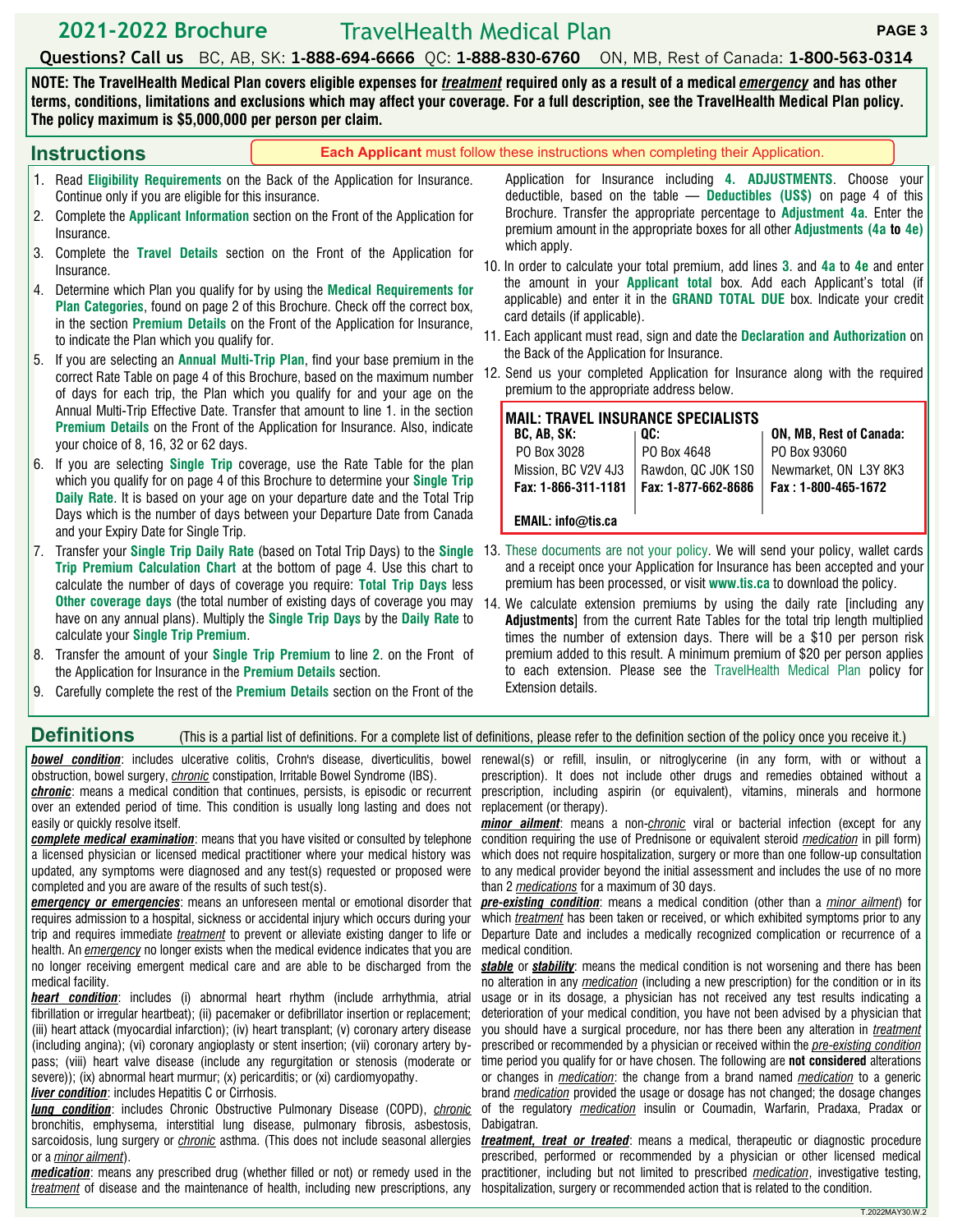

PLAN 5

**Single Trip** 

**Multi-trip**

**Covers** *emergency treatment* **for a** *pre-existing condition* **that was** *stable* **in the 90 DAYS prior to any Departure Date.**

**32 day 400 417 443 551 708 879 1,726 N/A N/A 62 day 868 902 967 1,190 1,541 N/A N/A N/A N/A**

of days 1-55 56-60 61-66 67-71 72-76 77-80 81-85 86-89 90-94 **1-63 11.65 13.45 14.50 18.57 25.43 38.08 64.09 88.92 104.73 64-84 12.27 14.12 15.21 19.48 26.69 39.98 67.32 93.36 109.99 85-105 12.83 14.83 15.94 20.41 27.95 41.90 67.68 97.81 115.19 106-126 13.38 15.48 16.67 21.36 29.25 42.63 70.76 102.25 120.43 127-183 13.99 16.18 18.20 22.90 30.49 42.70 73.83 106.72 125.68 184 + 15.14 17.49 19.73 24.80 33.96 48.16 79.98 115.60 136.15 8 day 317 336 365 459 585 N/A N/A N/A N/A 16 day 396 409 438 531 702 N/A N/A N/A N/A 32 day 761 793 843 1,043 1,348 N/A N/A N/A N/A 62 day N/A N/A N/A N/A N/A N/A N/A N/A N/A**

 **Number AGE**

# THE MINIMUM PREMIUM IS \$20 PER PERSON. **BASE RATE TABLES** Rates are subject to change without notice.

| <b>PLAN</b>        | Covers emergency treatment for a pre-existing condition that |      |                  |       |       |                   |                               | <b>PLAN</b>                                                   |                                                              |       |             |                          |                                                               |                         |             |       | Covers emergency treatment for a pre-existing condition that |                                          |       |                                                              |        |
|--------------------|--------------------------------------------------------------|------|------------------|-------|-------|-------------------|-------------------------------|---------------------------------------------------------------|--------------------------------------------------------------|-------|-------------|--------------------------|---------------------------------------------------------------|-------------------------|-------------|-------|--------------------------------------------------------------|------------------------------------------|-------|--------------------------------------------------------------|--------|
|                    |                                                              |      |                  |       |       |                   |                               | was <i>stable</i> in the 90 DAYS prior to any Departure Date. |                                                              |       | 2           |                          | was <i>stable</i> in the 90 DAYS prior to any Departure Date. |                         |             |       |                                                              |                                          |       |                                                              |        |
|                    | <b>AGE</b>                                                   |      |                  |       |       |                   |                               |                                                               |                                                              |       |             |                          |                                                               | <b>AGE</b>              |             |       |                                                              |                                          |       |                                                              |        |
|                    | <b>Number</b><br>of days                                     |      | 1-55 56-60 61-66 |       | 67-71 |                   |                               | 72-76 77-80 81-85                                             | 86-89                                                        | 90-94 |             | <b>Number</b><br>of days |                                                               | $1-55$ 56-60            |             |       |                                                              | 61-66 67-71 72-76 77-80 81-85            |       | 86-89                                                        | 90-94  |
| Single Trip        | $1 - 63$                                                     | 4.00 | 4.61             | 4.98  | 6.38  | 8.74              | 13.08                         | 22.03                                                         | 30.54                                                        | 35.98 | Single Trip | $1 - 63$                 | 5.29                                                          | 6.13                    | 6.61        | 8.46  | 11.59                                                        | 17.32                                    | 29.16 | 40.45                                                        | 47.63  |
|                    | 64-84                                                        | 4.22 | 4.85             | 5.22  | 6.71  | 9.17              |                               | 13.75 23.12                                                   | 32.07                                                        | 37.79 |             | 64-84                    | 5.58                                                          | 6.44                    | 6.94        | 8.86  |                                                              | 12.14 18.16                              | 30.61 | 42.47                                                        | 50.04  |
|                    | 85-105                                                       | 4.38 | 5.09             | 5.49  | 7.03  | 9.60              | 14.41                         | 23.26                                                         | 33.62                                                        | 39.57 |             | 85-105                   | 5.83                                                          | 6.71                    | 7.28        | 9.30  | 12.72                                                        | 19.06                                    | 30.77 | 44.47                                                        | 52.40  |
|                    | 106-126                                                      | 4.61 | 5.32             | 5.74  | 7.33  | 10.03             | 14.61                         | 24.29                                                         | 35.13                                                        | 41.38 |             | 106-126                  | 6.10                                                          | 7.04                    | 7.59        | 9.71  | 13.29                                                        | 19.31                                    | 32.20 | 46.52                                                        | 54.79  |
|                    | 127-183                                                      | 4.82 | 5.57             | 6.24  | 7.88  | 10.48             | 14.67                         | 24.33                                                         | 35.18                                                        | 43.16 |             | 127-183                  | 6.35                                                          | 7.36                    | 8.28        | 10.43 | 13.88                                                        | 19.43                                    | 32.23 | 46.56                                                        | 57.18  |
|                    | $184 +$                                                      | 5.19 | 6.01             | 6.78  |       | 8.51 11.66        |                               | 16.54 27.48                                                   | 39.71                                                        | 46.76 |             | $184 +$                  | 6.88                                                          | 7.96                    | 8.97        | 11.29 | 15.43                                                        | 21.91                                    | 36.41 | 52.57                                                        | 61.93  |
| Multi-trip         | 8 day                                                        | 106  | 113              | 123   | 151   | 189               | 207                           | 229                                                           | 269                                                          | N/A   | Multi-trip  | 8 day                    | 138                                                           | 148                     | 158         | 198   | 252                                                          | 269                                      | 314   | 375                                                          | N/A    |
|                    | 16 day                                                       | 129  | 136              | 142   | 175   | 229               | 255                           | 654                                                           | N/A                                                          | N/A   |             | 16 day                   | 168                                                           | 175                     | 186         | 228   | 300                                                          | 332                                      | 736   | N/A                                                          | N/A    |
|                    | 32 day                                                       | 246  | 256              | 271   | 338   | 432               | 483                           | 1.162                                                         | N/A                                                          | N/A   |             | 32 day                   | 323                                                           | 336                     | 356         | 444   | 570                                                          | 635                                      | 1.257 | N/A                                                          | N/A    |
|                    | 62 day                                                       | 528  | 551              | 581   | 723   | 933               | N/A                           | N/A                                                           | N/A                                                          | N/A   |             | 62 day                   | 694                                                           | 728                     | 768         | 956   | 1,234                                                        | N/A                                      | N/A   | N/A                                                          | N/A    |
|                    |                                                              |      |                  |       |       |                   |                               |                                                               |                                                              |       |             |                          |                                                               |                         |             |       |                                                              |                                          |       |                                                              |        |
| <b>PLAN</b>        |                                                              |      |                  |       |       |                   |                               |                                                               |                                                              |       | <b>PLAN</b> |                          |                                                               |                         |             |       |                                                              |                                          |       |                                                              |        |
|                    |                                                              |      |                  |       |       |                   |                               |                                                               | Covers emergency treatment for a pre-existing condition that |       |             |                          |                                                               |                         |             |       |                                                              |                                          |       | Covers emergency treatment for a pre-existing condition that |        |
| 3                  |                                                              |      |                  |       |       |                   |                               | was stable in the 90 DAYS prior to any Departure Date.        |                                                              |       | 4           |                          | was <i>stable</i> in the 90 DAYS prior to any Departure Date. |                         |             |       |                                                              |                                          |       |                                                              |        |
|                    | <b>Number</b>                                                |      |                  |       |       | <b>AGE</b>        |                               |                                                               |                                                              |       |             | <b>Number</b>            |                                                               |                         |             |       | <b>AGE</b>                                                   |                                          |       |                                                              |        |
|                    | of days                                                      |      | 1-55 56-60       |       |       |                   | 61-66 67-71 72-76 77-80 81-85 |                                                               | 86-89                                                        | 90-94 |             | of days                  |                                                               |                         |             |       |                                                              | 1-55 56-60 61-66 67-71 72-76 77-80 81-85 |       | 86-89                                                        | 90-94  |
| <b>Single Trip</b> | $1 - 63$                                                     | 6.67 | 7.66             | 8.27  |       | 10.61 14.50       | 21.71                         | 36.54                                                         | 50.68                                                        | 59.71 | Single Trip | $1 - 63$                 |                                                               |                         |             |       |                                                              | 8.81 10.19 10.96 14.03 19.23 28.80       | 48.44 | 67.22                                                        | 79.17  |
|                    | 64-84                                                        | 6.97 | 8.09             | 8.68  |       | 11.13 15.22 22.81 |                               | 38.37                                                         | 53.25                                                        | 62.69 |             | 64-84                    |                                                               | 9.26 10.70              | 11.49 14.73 |       |                                                              | 20.19 30.23                              | 50.85 | 70.56                                                        | 83.12  |
|                    | 85-105                                                       | 7.31 | 8.45             | 9.10  |       | 11.64 15.93       | 23.89                         | 38.58                                                         | 55.79                                                        | 65.68 |             | 85-105                   |                                                               | 9.71 11.21              | 12.05 15.44 |       | 21.14 31.67                                                  |                                          | 51.16 | 73.93                                                        | 87.08  |
|                    | 106-126                                                      | 7.65 | 8.82             | 9.51  |       | 12.18 16.67       |                               | 24.20 40.33                                                   | 58.30                                                        | 68.68 |             | 106-126                  | 10.17                                                         | 11.71                   | 12.60       | 16.13 | 22.10                                                        | 32.17                                    | 53.46 | 77.30                                                        | 91.06  |
|                    | 127-183                                                      | 7.98 | 9.20             | 10.39 |       |                   | 13.08 17.42 24.34 40.43       |                                                               | 58.39                                                        | 71.66 |             | 127-183                  |                                                               | 10.59 12.20 13.77 17.33 |             |       | 23.05 32.27                                                  |                                          | 55.82 | 77.41                                                        | 94.99  |
|                    | $184 +$                                                      | 8.66 | 9.97             | 11.24 |       | 14.13 19.37       |                               | 27.46 45.62                                                   | 65.92                                                        | 77.61 |             | $184 +$                  | 11.47                                                         | 13.25                   | 14.92 18.77 |       | 25.66                                                        | 36.40                                    | 60.46 | 87.37                                                        | 102.90 |
| Multi-trip         | 8 day                                                        | 170  | 182              | 195   | 245   | 312               | 365                           | 536                                                           | N/A                                                          | N/A   | Multi-trip  | 8 day                    | 232                                                           | 250                     | 268         | 338   | 427                                                          | 522                                      | N/A   | N/A                                                          | N/A    |
|                    | 16 day                                                       | 211  | 219              | 232   | 282   | 371               | 461                           | 988                                                           | N/A                                                          | N/A   |             | 16 day                   | 291                                                           | 301                     | 320         | 386   | 513                                                          | 1.057                                    | N/A   | N/A                                                          | N/A    |

**IMPORTANT: To help you complete the Application for Insurance, see the Instructions on page 3 of this Brochure**

THE MINIMUM PREMIUM IS \$20 PER PERSON.

**32 day 555 576 615 758 981 N/A N/A N/A N/A 62 day 1,210 1,257 1,336 1,651 2,139 N/A N/A N/A N/A**

## **DEDUCTIBLES (US\$) The standard deductible is US\$50 Premium Savings with Higher Deductibles**

**You can choose a higher deductible for a reduction to your premium US\$250...-5% US\$500...-10% US\$1,000...-15% US\$5,000...-30% US\$10,000...-40%**

**For a \$0 deductible on all claims, add 10% to your premium** 

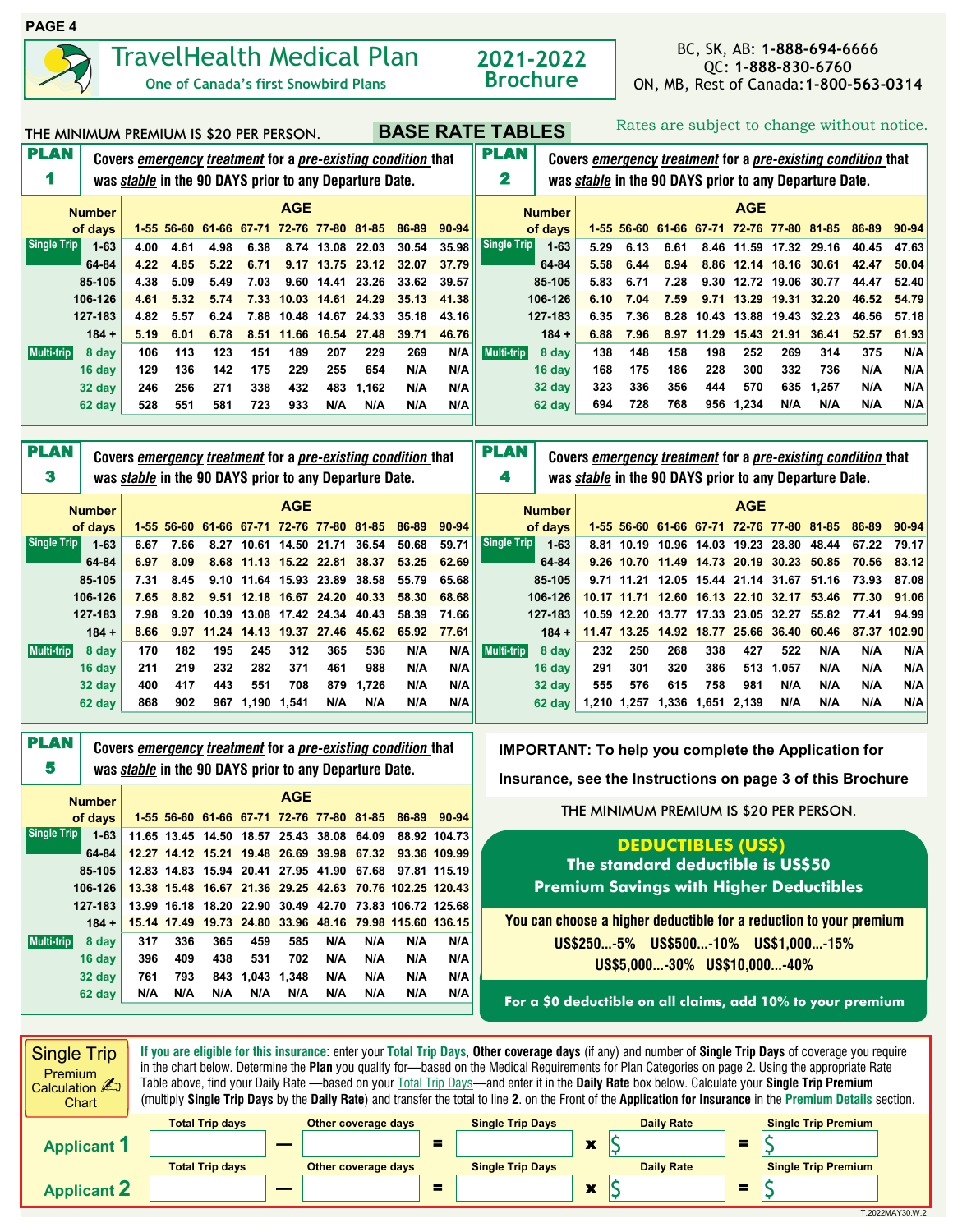|                                                                                                                    |                                                                                                                                                                                                                                                                                                                                                          | TravelHealth Medical Plan<br><b>One of Canada's first Snowbird Plans</b><br>Underwritten by Industrial Alliance Insurance and Financial Services Inc.                                                                                      |                                                                                                                                                                                                | $-$ Front $-$<br><b>Application for</b><br><b>Insurance</b><br>2021-2022 |                 | BC, SK, AB: 1-888-694-6666<br>QC: 1-888-830-6760<br>ON, MB, Rest of Canada: 1-800-563-0314 |                                                         |                                                                                                                             |                         |  |  |  |
|--------------------------------------------------------------------------------------------------------------------|----------------------------------------------------------------------------------------------------------------------------------------------------------------------------------------------------------------------------------------------------------------------------------------------------------------------------------------------------------|--------------------------------------------------------------------------------------------------------------------------------------------------------------------------------------------------------------------------------------------|------------------------------------------------------------------------------------------------------------------------------------------------------------------------------------------------|--------------------------------------------------------------------------|-----------------|--------------------------------------------------------------------------------------------|---------------------------------------------------------|-----------------------------------------------------------------------------------------------------------------------------|-------------------------|--|--|--|
| <b>APPLICANT 1</b>                                                                                                 |                                                                                                                                                                                                                                                                                                                                                          |                                                                                                                                                                                                                                            | <b>Applicant Information</b>                                                                                                                                                                   |                                                                          |                 | TIS                                                                                        |                                                         | <b>APPLICANT 2</b>                                                                                                          |                         |  |  |  |
| Last name                                                                                                          |                                                                                                                                                                                                                                                                                                                                                          | (Names must be the same as on your health card)                                                                                                                                                                                            |                                                                                                                                                                                                | Last name                                                                |                 |                                                                                            |                                                         | (Names must be the same as on your health card)                                                                             |                         |  |  |  |
| <b>First name</b>                                                                                                  |                                                                                                                                                                                                                                                                                                                                                          | Middle name                                                                                                                                                                                                                                |                                                                                                                                                                                                | Middle name                                                              |                 |                                                                                            |                                                         |                                                                                                                             |                         |  |  |  |
| <b>Address in Canada for Applicant 1</b><br><b>Street</b>                                                          |                                                                                                                                                                                                                                                                                                                                                          |                                                                                                                                                                                                                                            | City                                                                                                                                                                                           |                                                                          | <b>Province</b> |                                                                                            | <b>Postal Code</b>                                      |                                                                                                                             |                         |  |  |  |
| Date of Birth                                                                                                      |                                                                                                                                                                                                                                                                                                                                                          | Government Health Plan # & version code<br>Government Health Plan # & version code<br>Date of Birth                                                                                                                                        |                                                                                                                                                                                                |                                                                          |                 |                                                                                            |                                                         |                                                                                                                             |                         |  |  |  |
| dd<br>mm<br>Phone/Cell #                                                                                           | уу                                                                                                                                                                                                                                                                                                                                                       | E-mail address (if any)                                                                                                                                                                                                                    |                                                                                                                                                                                                | dd<br>Phone/Cell #                                                       | mm<br>yу        | E-mail address (if any)                                                                    |                                                         |                                                                                                                             |                         |  |  |  |
| <b>Family Doctor</b><br><b>Name</b>                                                                                |                                                                                                                                                                                                                                                                                                                                                          | Phone                                                                                                                                                                                                                                      |                                                                                                                                                                                                | <b>Family Doctor</b><br><b>Name</b>                                      |                 |                                                                                            | Phone                                                   |                                                                                                                             |                         |  |  |  |
|                                                                                                                    |                                                                                                                                                                                                                                                                                                                                                          | To help you complete this Application for Insurance, see the Instructions on page 3 of the Brochure.                                                                                                                                       |                                                                                                                                                                                                |                                                                          |                 |                                                                                            | Out of Country Address (if unknown give city/state)     |                                                                                                                             |                         |  |  |  |
|                                                                                                                    |                                                                                                                                                                                                                                                                                                                                                          |                                                                                                                                                                                                                                            |                                                                                                                                                                                                |                                                                          | Street          |                                                                                            |                                                         |                                                                                                                             |                         |  |  |  |
|                                                                                                                    |                                                                                                                                                                                                                                                                                                                                                          |                                                                                                                                                                                                                                            |                                                                                                                                                                                                |                                                                          | City            | <b>State</b>                                                                               |                                                         | Zip Code                                                                                                                    |                         |  |  |  |
|                                                                                                                    |                                                                                                                                                                                                                                                                                                                                                          |                                                                                                                                                                                                                                            |                                                                                                                                                                                                |                                                                          | Phone           |                                                                                            |                                                         |                                                                                                                             |                         |  |  |  |
|                                                                                                                    |                                                                                                                                                                                                                                                                                                                                                          |                                                                                                                                                                                                                                            |                                                                                                                                                                                                |                                                                          |                 |                                                                                            | <b>Emergency Contact in Canada (relative or friend)</b> |                                                                                                                             |                         |  |  |  |
|                                                                                                                    |                                                                                                                                                                                                                                                                                                                                                          |                                                                                                                                                                                                                                            |                                                                                                                                                                                                |                                                                          | Name            |                                                                                            |                                                         | Phone                                                                                                                       |                         |  |  |  |
| <b>APPLICANT 1</b>                                                                                                 | ▼                                                                                                                                                                                                                                                                                                                                                        |                                                                                                                                                                                                                                            |                                                                                                                                                                                                | <b>Travel Details</b>                                                    |                 |                                                                                            | ▼                                                       | <b>APPLICANT 2</b>                                                                                                          |                         |  |  |  |
| dd<br>mm                                                                                                           | <b>yy</b>                                                                                                                                                                                                                                                                                                                                                |                                                                                                                                                                                                                                            |                                                                                                                                                                                                | <b>Departure Date from Canada</b><br>(The day you leave Canada)          |                 |                                                                                            | dd<br>mm                                                | yу                                                                                                                          |                         |  |  |  |
| dd<br>mm                                                                                                           | yy                                                                                                                                                                                                                                                                                                                                                       |                                                                                                                                                                                                                                            | Effective Date for Single Trip Plan Coverage begins at 12:01 AM on this day<br>If topping up another plan, the Effective Date will be the day after your other coverage terminates<br>dd<br>mm |                                                                          |                 |                                                                                            |                                                         |                                                                                                                             |                         |  |  |  |
| dd<br>mm                                                                                                           | yу                                                                                                                                                                                                                                                                                                                                                       |                                                                                                                                                                                                                                            | <b>Expiry Date for Single Trip Plan</b><br>Coverage ends at 11:59 PM on this day. (Must be before September 30, 2023)                                                                          |                                                                          |                 |                                                                                            | dd<br>mm                                                | yу<br>yу                                                                                                                    |                         |  |  |  |
|                                                                                                                    |                                                                                                                                                                                                                                                                                                                                                          |                                                                                                                                                                                                                                            | Total Number of days of Single Trip Plan Coverage<br>Number of days from the Effective Date to the Expiry Date (count both of these days)                                                      |                                                                          |                 |                                                                                            |                                                         |                                                                                                                             |                         |  |  |  |
| <b>Coverage for</b>                                                                                                | days                                                                                                                                                                                                                                                                                                                                                     |                                                                                                                                                                                                                                            | Annual Multi-Trip Plan Effective Date (if selected) (Must be before July 31, 2023)                                                                                                             |                                                                          |                 |                                                                                            | <b>Coverage for</b>                                     |                                                                                                                             | days                    |  |  |  |
| dd<br>mm                                                                                                           | yy                                                                                                                                                                                                                                                                                                                                                       |                                                                                                                                                                                                                                            | Note: The Annual Multi-Trip Plan cannot be used to top-up another plan                                                                                                                         |                                                                          |                 |                                                                                            | dd<br>mm                                                | yу                                                                                                                          |                         |  |  |  |
| Plan: $1\Box$<br>$2\Box$                                                                                           | $3\Box 4\Box$<br>$5\Box$                                                                                                                                                                                                                                                                                                                                 | Check one                                                                                                                                                                                                                                  |                                                                                                                                                                                                | <b>Premium Details</b>                                                   |                 | Check one                                                                                  | Plan: $1\Box$<br>$2\Box$                                | 3<br>$\vert$                                                                                                                | $5\Box$                 |  |  |  |
| $1$ $\sqrt{5}$                                                                                                     |                                                                                                                                                                                                                                                                                                                                                          | 1. Annual Multi-Trip Plan Premium (if chosen)<br>$\Box$ 8 Day $\Box$ 16 Day $\Box$ 32 Day $\Box$ 62 Day $\blacktriangleleft$ $\blacktriangleleft$ (select one) $\blacktriangleleft$ $\Box$ 8 Day $\Box$ 16 Day $\Box$ 32 Day $\Box$ 62 Day |                                                                                                                                                                                                |                                                                          |                 |                                                                                            |                                                         | \$                                                                                                                          |                         |  |  |  |
| 2\$                                                                                                                |                                                                                                                                                                                                                                                                                                                                                          | 2. Single Trip Plan Premium (See Calculation instructions on pages 3 and 4 of the Brochure)                                                                                                                                                |                                                                                                                                                                                                |                                                                          |                 |                                                                                            |                                                         | S                                                                                                                           | $\overline{2}$          |  |  |  |
| 3S                                                                                                                 | 3. Subtotal: Total of lines $1 + 2$                                                                                                                                                                                                                                                                                                                      | \$                                                                                                                                                                                                                                         | $\mathbf{3}$                                                                                                                                                                                   |                                                                          |                 |                                                                                            |                                                         |                                                                                                                             |                         |  |  |  |
| $\overline{\mathbf{4}}$                                                                                            |                                                                                                                                                                                                                                                                                                                                                          | 4. Adjustments Each Applicant must insert the premium that applies to each selected Adjustment 4a to 4e                                                                                                                                    |                                                                                                                                                                                                |                                                                          |                 |                                                                                            |                                                         |                                                                                                                             | $\overline{\mathbf{4}}$ |  |  |  |
| 4a \$                                                                                                              | Deductible Option (Choose your deductible from Deductibles (US\$) on page 4 of the Brochure). Multiply the % for<br>\$<br>4a<br><b>your deductible by line <math>\overline{8}</math></b> and indicate if this amount is to be added or subtracted $(+)$ or $-)$                                                                                          |                                                                                                                                                                                                                                            |                                                                                                                                                                                                |                                                                          |                 |                                                                                            |                                                         |                                                                                                                             |                         |  |  |  |
| 4b \$                                                                                                              | If you had a replacement, elimination or an increase/decrease in dosage or frequency of a medication that was prescribed more<br>S<br>4 <sub>b</sub><br>than 90 days prior to your departure date, you can reduce the stability period for the medical condition that the medication<br>treats to 1 month prior to any departure date, add 35% of line 3 |                                                                                                                                                                                                                                            |                                                                                                                                                                                                |                                                                          |                 |                                                                                            |                                                         |                                                                                                                             |                         |  |  |  |
| 4cS                                                                                                                | \$<br>4c<br>If at any time in the 24 months prior to your departure date, you have used any tobacco or cannabis products, add 20% of line 3                                                                                                                                                                                                              |                                                                                                                                                                                                                                            |                                                                                                                                                                                                |                                                                          |                 |                                                                                            |                                                         |                                                                                                                             |                         |  |  |  |
| 4dS                                                                                                                | If you are fully COVID-19 vaccinated reduce your maximum limit to \$100,000 for COVID-19 coverage<br>\$<br>4d<br>(excludes COVID-19 inpatient services), subtract 5% of line 3                                                                                                                                                                           |                                                                                                                                                                                                                                            |                                                                                                                                                                                                |                                                                          |                 |                                                                                            |                                                         |                                                                                                                             |                         |  |  |  |
| 4e \$                                                                                                              | If you are fully COVID-19 vaccinated but have not received a Canadian government approved COVID-19 booster shot prior to<br>\$<br>departing on your trip, add 5% of line 3                                                                                                                                                                               |                                                                                                                                                                                                                                            |                                                                                                                                                                                                |                                                                          |                 |                                                                                            |                                                         |                                                                                                                             |                         |  |  |  |
| \$                                                                                                                 | <b>Applicant 1 Total</b><br>Total of lines 3 and 4a to 4e<br><b>Applicant 2 Total</b><br>\$                                                                                                                                                                                                                                                              |                                                                                                                                                                                                                                            |                                                                                                                                                                                                |                                                                          |                 |                                                                                            |                                                         |                                                                                                                             |                         |  |  |  |
| <b>APPLICANT 1 TOTAL</b><br>+ APPLICANT 2 TOTAL<br>Make cheques payable to:<br><b>Travel Insurance Specialists</b> | \$<br>or complete -                                                                                                                                                                                                                                                                                                                                      | <b>GRAND TOTAL DUE</b>                                                                                                                                                                                                                     | <b>Visa or Mastercard</b><br>Card #<br>3 Digit<br>Code:<br>CVD                                                                                                                                 | <b>Expiry</b><br>Date:                                                   | <b>Month</b>    | For installments, call us for details.<br>Year                                             |                                                         | Make sure that each applicant<br>reads, signs and dates the<br><b>Declaration and Authorization</b><br>on the reverse side. |                         |  |  |  |